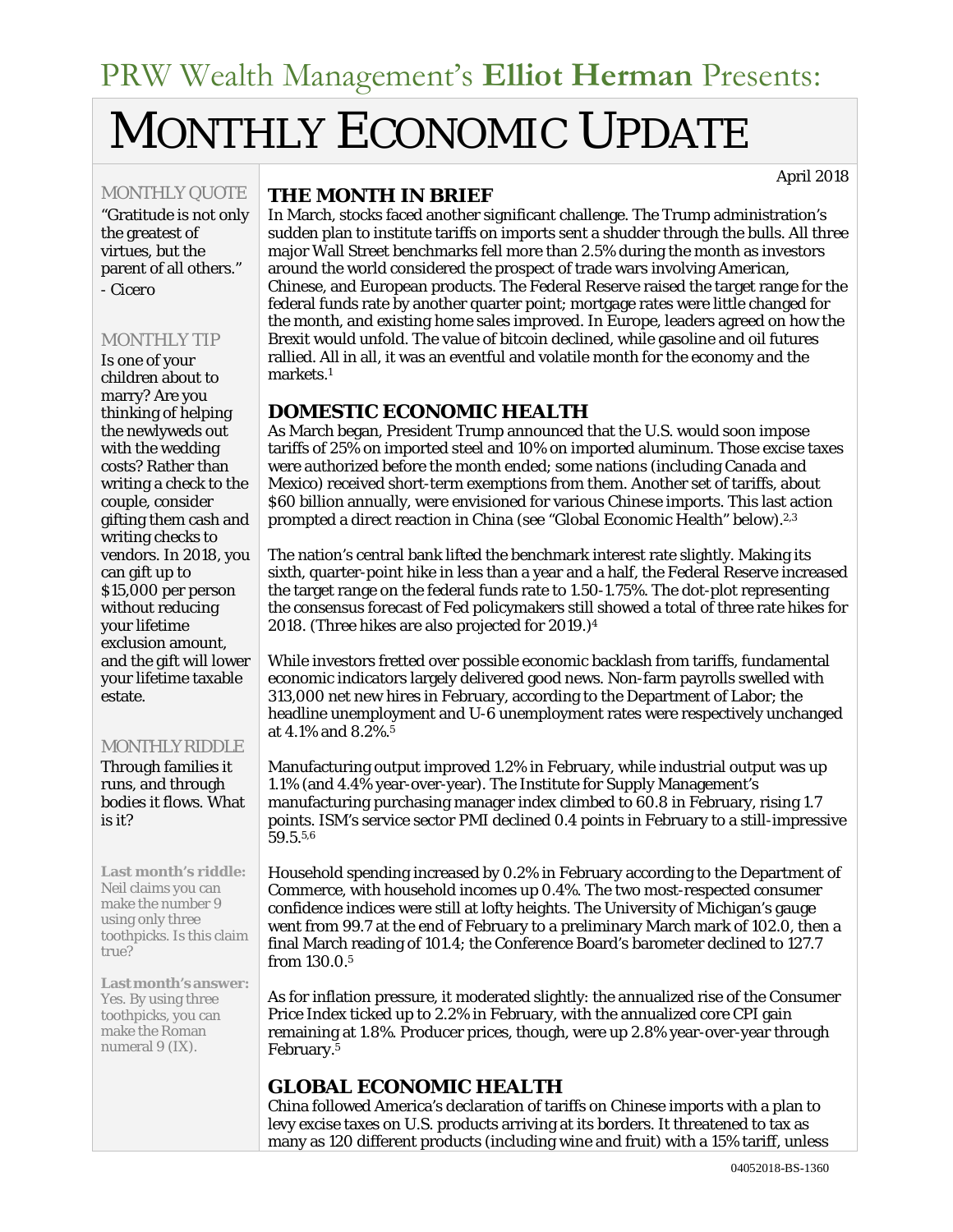both nations settled their trade differences "within a stipulated time." China also suggested that a 25% excise tax could apply to another set of U.S. imports, including aluminum and pork. While Secretary of Commerce Wilbur Ross said in late March that the U.S. was willing to resume negotiations over the Trans-Atlantic Trade and Investment Partnership, leaders of European Union nations were concerned about what would happen after May 1, when the short-term E.U. exemption from steel and aluminum tariffs would run out. E.U. leaders have requested a permanent exemption from the U.S. metals tariffs and threatened excise taxes on U.S. imports if that does not happen.7,8

The United Kingdom's path to leaving the E.U. became a bit clearer in March, thanks to new terms agreed to between E.U. and U.K. diplomats. After leaving the E.U. in March 2019, the U.K. will keep all E.U. rules in effect through the end of 2020, while forfeiting its ability to have any say in E.U. decisions. Ireland remains a question mark; an agreement signed in 1988 lets goods and people move through Ireland freely, without a formal border crossing; instituting a formal border could impede trade and travel to and from that republic.9

#### **WORLD MARKETS**

A few consequential foreign benchmarks rose last month, but not by much. There were gains of 0.39% for Malaysia's KLSE Composite, 0.43% for Taiwan's TSE 50, and 0.76% for South Korea's Kospi. Brazil's Bovespa was flat (up 0.01%).10

There were many retreats. The MSCI World index lost 2.48%; the MSCI Emerging Markets index, 2.17%. Both Indian benchmarks slipped: the Nifty 50 slumped 3.61%; the BSE Sensex, 3.56%. The Shanghai Composite lost 2.77%; the Hang Seng, 2.44%; the Nikkei 225, 2.78%. Australia's All Ordinaries tumbled 4.06%. Argentina's Merval dove 5.74%; Mexico's Bolsa retreated 2.77%. The major western European indices all lost 2% or more last month: the FTSE 100 sank 2.42%; the DAX, 2.73%; the FTSE Eurofirst 300, 2.35%; the CAC 40, 2.88%; the IBEX 35, 2.44%. Russia's Micex only fell 1.12%. In Canada, the TSX Composite lost 0.49%.10,11

## **COMMODITIES MARKETS**

Energy futures advanced significantly in March. Out in front, unleaded gasoline jumped 16.71%; heating oil gained 6.82%; WTI crude, 5.51%; natural gas, 2.40%. Oil's rise left the NYMEX price at \$64.94 at the close on March 29. Another big March jump occurred for a crop: cocoa surged 15.84%. While corn added 3.68% last month, a few other notable ag futures posted declines big and small: soybeans retreated 0.05%; cotton, 1.77%; coffee, 1.91%; wheat, 6.58%; sugar, 8.38%.12

Bitcoin had a down month. It settled at \$7,903.94 on March 29, 25.92% lower than its February 28 close of \$10,669.70. The U.S. Dollar Index also took a March loss, albeit one of only 0.51%; it settled at 90.15 on March 29.13,14

Three of the four key metals lost ground in March as well. Copper descended 2.69%; silver, 0.35%; platinum, 6.01%. Gold rose 0.36%. On the COMEX, gold finished March at \$1,327.30; silver, at \$16.27.12

## **REAL ESTATE**

Existing home sales picked up 3.0% in February, according to the National Association of Realtors. That gain occurred even with just 3.4 months of inventory available; the typical home sold in February stayed on the market for just 37 days. NAR's pending sales index rose 3.1% in February, a very good signal for March. New home buying weakened 0.6% in February, the Census Bureau noted; that marked a third consecutive monthly decline.15

A major dip for apartment construction sent total housing starts down 7.0% in February; the Census Bureau also reported a 5.7 % fall for building permits. As for home prices, the lagging S&P CoreLogic Case-Shiller Composite Home Price Index (most recent edition: January) still shows them up 6.4% year-over-year.5,15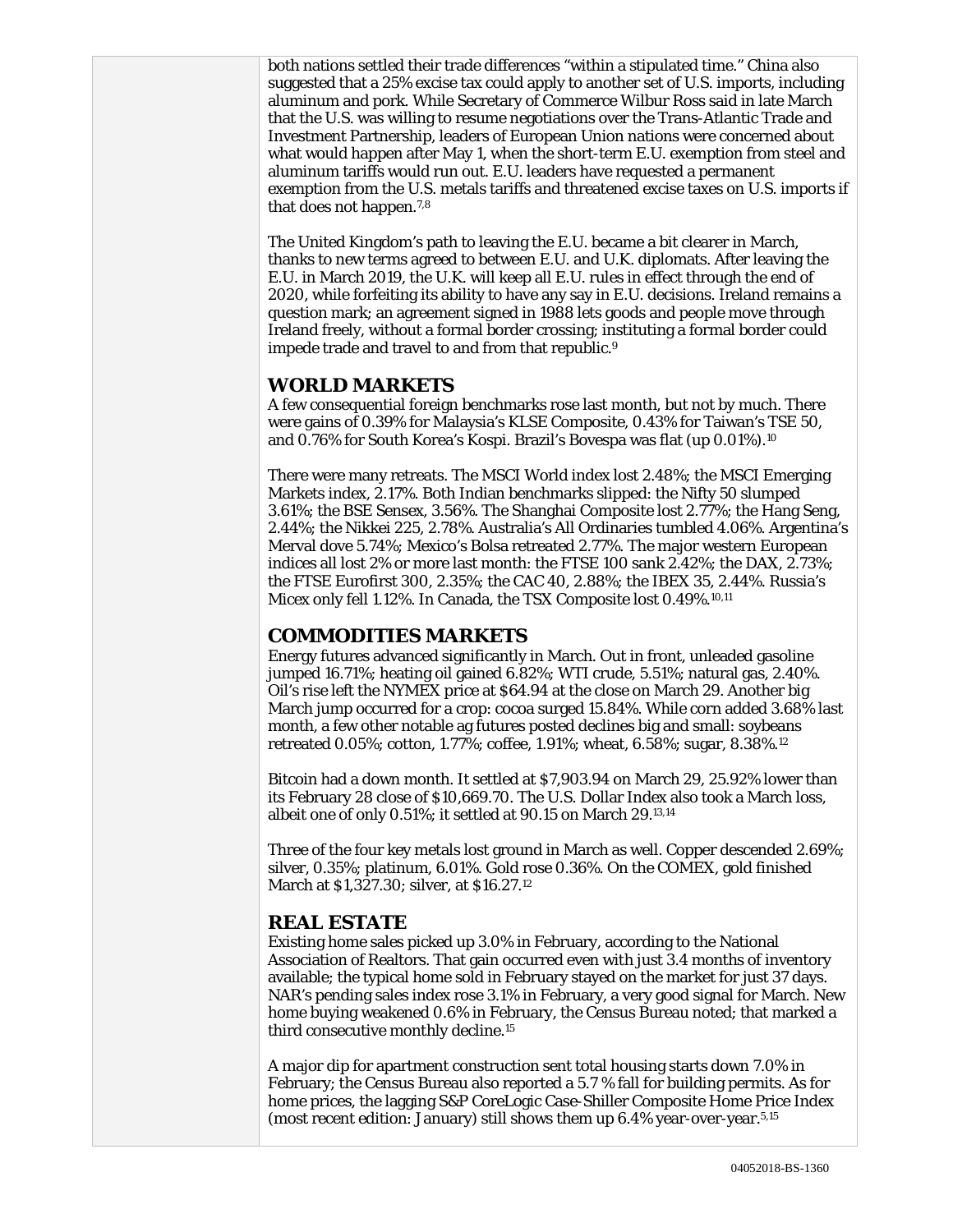Mortgage rates were almost unchanged last month. The average interest rate for the 30-year, fixed-rate loan was at 4.44% in Freddie Mac's March 29 Primary Mortgage Market Survey, just 0.01% higher than on March 1. While the average interest on the 5/1-year ARM rose 0.04% in that period to 3.66%, the average interest rate for the 15-year FRM was 3.90% in both survey editions.16

## **LOOKING BACK…LOOKING FORWARD**

Volatility spiked in late March, yet the CBOE VIX really did not rise much for the month: 0.60%. The Russell 2000 advanced 1.12% for March. The big three suffered big losses: the Nasdaq Composite fell 2.88%; the Dow Jones Industrial Average, 3.70%; the S&P 500, 2.69%. The settlements on March 29: DJIA, 24,103.11; S&P, 2,640.87; COMP, 7,063.45; RUT, 1,529.43; VIX, 19.97.1,17

| % CHANGE          | $Y-T-D$   | 1-YR CHG | 5-YR AVG  | 10-YR AVG  |
|-------------------|-----------|----------|-----------|------------|
| <b>DJIA</b>       | $-2.49$   | $+16.67$ | $+13.07$  | $+9.73$    |
| <b>NASDAO</b>     | $+2.32$   | $+19.77$ | $+23.23$  | $+21.24$   |
| S&P 500           | $-1.22$   | $+11.85$ | $+13.66$  | $+10.08$   |
| <b>REAL YIELD</b> | 3/29 RATE | 1 YR AGO | 5 YRS AGO | 10 YRS AGO |
| 10 YR TIPS        | 0.69%     | 0.41%    | $-0.64\%$ | 1.13%      |

Sources: wsj.com, bigcharts.com, treasury.gov – 3/29/1817,18,19,20

Indices are unmanaged, do not incur fees or expenses, and cannot be invested into directly. These returns do not include dividends. 10-year TIPS real yield = projected return at maturity given expected inflation.

Investors weary from two rough months for equities have something to look forward to in April: a new earnings season begins in the middle of this month. In recent years, April has been a very good month for the market; the S&P 500 has advanced in nine of the past ten Aprils, in fact. The index has averaged a 1.5% gain in April since 1950. What will happen in April 2018 is anybody's guess, but bulls may be reassured by such Wall Street history. In addition, a forecast from FactSet is worth noting: the stock market analytics company projects that S&P 500 firms will report an 18% increase in earnings for fiscal 2018. If that happens, it would be the strongest annual earnings growth in eight years. It is hard to imagine the stiff headwinds now on Wall Street abruptly easing up, but perhaps stocks will take a turn for the better as the second quarter proceeds.21

**UPCOMING ECONOMIC RELEASES:** In addition to earnings calls, investors will pay attention to these news items in April: the March ISM non-manufacturing PMI, February factory orders, and ADP's March employment change report (4/4), a new Challenger job-cut report (4/5), the Department of Labor's latest employment report (4/6), the March Producer Price Index (4/10), the March Consumer Price Index and minutes from the last Federal Reserve policy meeting (4/11), the University of Michigan's preliminary April consumer sentiment index (4/13), March retail sales (4/16), March industrial output and construction activity (4/17), a new Beige Book from the Fed (4/18), the Conference Board's latest index of leading indicators (4/19), the March snapshot of existing home sales from the National Association of Realtors (4/23), March new home sales and a new consumer confidence index from the Conference Board (4/24), March durable goods orders (4/26), the final April University of Michigan consumer sentiment index and the first estimate of Q1 GDP from the Bureau of Economic Analysis (4/27), and then March consumer spending and pending home sales and the March PCE price index  $(4/30)$ .

*Please feel free to forward this article to family, friends or colleagues. If you would like us to add them to our distribution list, please reply with their address. We will contact them first and request their permission to add them to our list.*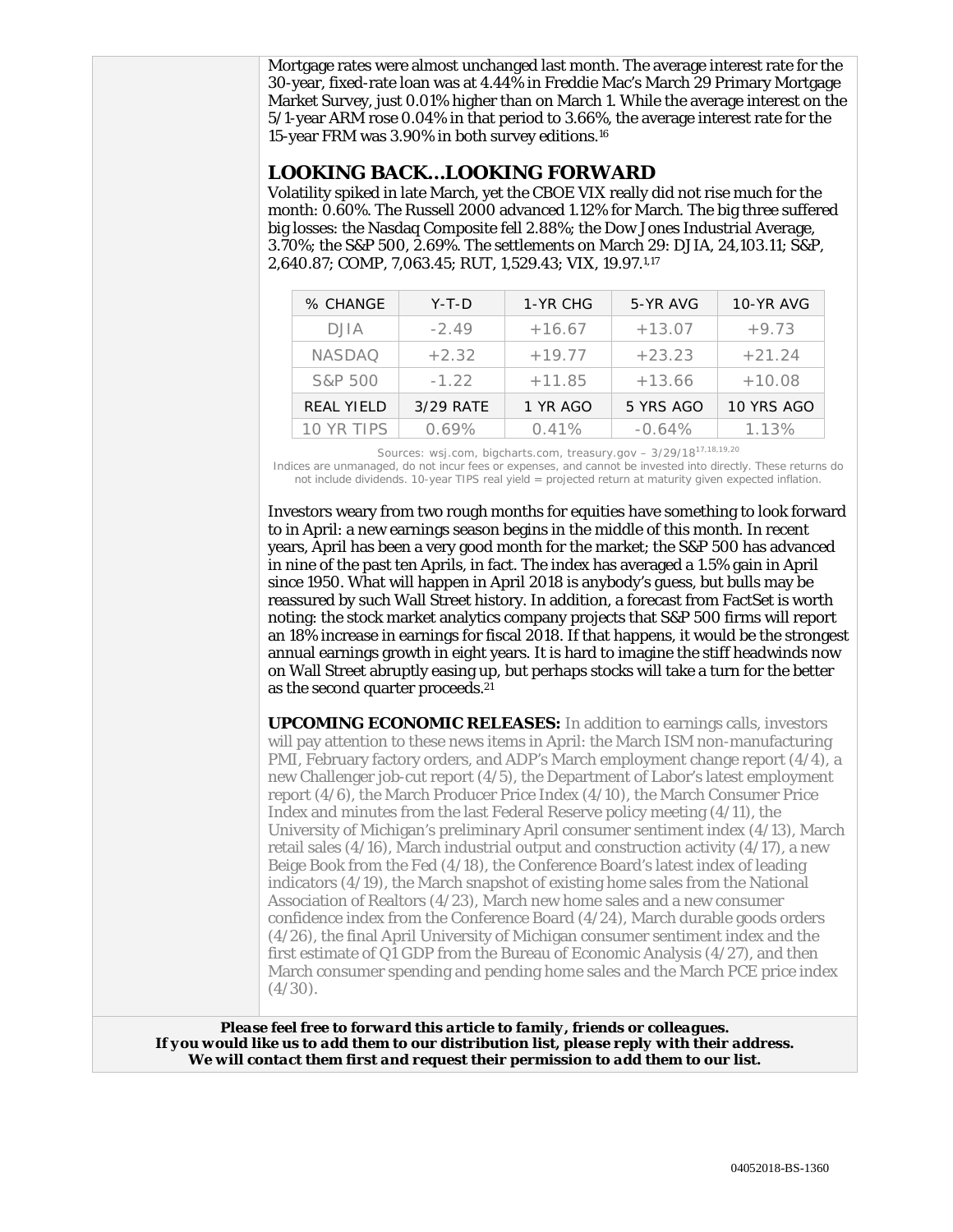*PRW Wealth Management LLC is a registered investment advisor ("RIA") with the U.S. Securities and Exchange Commission ("SEC"). Investment Advisor Representatives offer financial advice through PRW Wealth Management, LLC. Registered* Representatives offer securities through Lion Street Financial, LLC; member FINRA/SIPC. PRW Wealth Management, LLC and Lion Street Financial, LLC are not affiliated. PRW Wealth Management, LLC and Lion Street Financial, LLC do not provide legal or tax *advice and are not Certified Public Accounting (CPA) firms.*

This material was prepared by MarketingPro, Inc., and does not necessarily represent the views of the presenting party, nor their affiliates. The information herein has been derived from sources believed to be accurate. Please note - investing involves risk, and past performance is no guarantee of future results. Investments will fluctuate and when redeemed may be worth more or less than when originally invested. This information should not be construed as investment, tax or legal advice and may not be relied on for the purpose of avoiding any Federal tax penalty. This is neither a solicitation nor recommendation to purchase or sell any investment or insurance product or service, and should not be relied upon as such. All market indices discussed are unmanaged and are not illustrative of any particular investment. Indices do not incur management fees, costs and expenses, and cannot be invested into directly. All economic and performance data is historical and not indicative of future results. The Dow Jones Industrial Average is a price-weighted index of 30 actively traded blue-chip stocks. The NASDAQ Composite Index is a market-weighted index of all over-the-counter common stocks traded on the National Association of Securities Dealers Automated Quotation System. The Standard & Poor's 500 (S&P 500) is a market-cap weighted index composed of the common stocks of 500 leading companies in leading industries of the U.S. economy. The Russell 2000 Index measures the performance of the small-cap segment of the U.S. equity universe. The CBOE Volatility Index® (VIX®) is a key measure of market expectations of near-term volatility conveyed by S&P 500 stock index option prices. NYSE Group, Inc. (NYSE:NYX) operates two securities exchanges: the New York Stock Exchange (the "NYSE") and NYSE Arca (formerly known as the Archipelago Exchange, or ArcaEx®, and the Pacific Exchange). NYSE Group is a leading provider of securities listing, trading and market data products and services. The New York Mercantile Exchange, Inc. (NYMEX) is the world's largest physical commodity futures exchange and the preeminent trading forum for energy and precious metals, with trading conducted through two divisions – the NYMEX Division, home to the energy, platinum, and palladium markets, and the COMEX Division, on which all other metals trade. The FTSE Bursa Malaysia KLCI Index comprises of the largest 30 companies by full market capitalization on Bursa Malaysia's Main Board. The FTSE TWSE Taiwan 50 Index consists of the largest 50 companies by full market value, and is also the first narrow-based index published in Taiwan. The Korea Composite Stock Price Index or KOSPI is the major stock market index of South Korea, representing all common stocks traded on the Korea Exchange. The Bovespa Index is a gross total return index weighted by traded volume & is comprised of the most liquid stocks traded on the Sao Paulo Stock Exchange. The MSCI World Index is a free-float weighted equity index that includes developed world markets, and does not include emerging markets. The MSCI Emerging Markets Index is a floatadjusted market capitalization index consisting of indices in more than 25 emerging economies. The Nifty 50 (NTFE 50) is a welldiversified 50-stock index accounting for 13 sectors of the Indian economy. It is used for a variety of purposes such as benchmarking fund portfolios, index-based derivatives and index funds. The BSE SENSEX (Bombay Stock Exchange Sensitive Index), also-called the BSE 30 (BOMBAY STOCK EXCHANGE) or simply the SENSEX, is a free-float market capitalization-weighted stock market index of 30 well-established and financially sound companies listed on the Bombay Stock Exchange (BSE). The SSE Composite Index is an index of all stocks (A shares and B shares) that are traded at the Shanghai Stock Exchange. The Hang Seng Index is a free float-adjusted market capitalization-weighted stock market index that is the main indicator of the overall market performance in Hong Kong. Nikkei 225 (Ticker: ^N225) is a stock market index for the Tokyo Stock Exchange (TSE). The Nikkei average is the most watched index of Asian stocks. The All Ordinaries (XAO) is considered a total market barometer for the Australian stock market and contains the 500 largest ASX-listed companies by way of market capitalization. The MERVAL Index (MERcado de VALores, literally Stock Exchange) is the most important index of the Buenos Aires Stock Exchange. The Mexican Stock Exchange, commonly known as Mexican Bolsa, Mexbol, or BMV, is the only stock exchange in Mexico. The FTSE 100 Index is a share index of the 100 companies listed on the London Stock Exchange with the highest market capitalization. The DAX 30 is a Blue-Chip stock market index consisting of the 30 major German companies trading on the Frankfurt Stock Exchange. The FTSEurofirst 300 Index comprises the 300 largest companies ranked by market capitalisation in the FTSE Developed Europe Index. The CAC-40 Index is a narrow-based, modified capitalization-weighted index of 40 companies listed on the Paris Bourse. The IBEX 35 is the benchmark stock market index of the Bolsa de Madrid, Spain's principal stock exchange. The MICEX 10 Index is an unweighted price index that tracks the ten most liquid Russian stocks listed on MICEX-RTS in Moscow. The S&P/TSX Composite Index is an index of the stock (equity) prices of the largest companies on the Toronto Stock Exchange (TSX) as measured by market capitalization. The US Dollar Index measures the performance of the U.S. dollar against a basket of six currencies. Additional risks are associated with international investing, such as currency fluctuations, political and economic instability and differences in accounting standards. This material represents an assessment of the market environment at a specific point in time and is not intended to be a forecast of future events, or a guarantee of future results. MarketingPro, Inc. is not affiliated with any person or firm that may be providing this information to you. The publisher is not engaged in rendering legal, accounting or other professional services. If assistance is needed, the reader is advised to engage the services of a competent professional.

#### **Citations.**

- 1 bloomberg.com/markets/stocks [3/29/18]
- 2 tinyurl.com/ya6t7jdf [3/8/18]
- 3 nytimes.com/2018/03/23/business/trade-tariffs-markets-stocks-bonds.html [3/23/18]
- 4 marketwatch.com/story/fed-lifts-rates-in-powells-first-meeting-says-outlook-has-strengthened-2018-03-21 [3/21/18]
- 5 investing.com/economic-calendar/ [3/30/18]
- 6 instituteforsupplymanagement.org/ISMReport/MfgROB.cfm?SSO=1 [3/1/18]
- 7 tinyurl.com/ybrj4lb6 [3/23/18]
- 8 bloomberg.com/news/articles/2018-03-30/eu-resists-linking-u-s-metal-tariffs-waiver-to-revival-of-ttip [3/30/18]
- 9 marketwatch.com/story/eu-agrees-on-two-year-brexit-transition-deal-2018-03-19 [3/19/18]
- 10 markets.on.nytimes.com/research/markets/worldmarkets/worldmarkets.asp [3/29/18]
- 11 msci.com/end-of-day-data-search [3/29/18]
- 12 money.cnn.com/data/commodities/ [3/29/18]
- 13 coindesk.com/price/ [3/29/18]
- 14 marketwatch.com/investing/index/dxy/historical [3/29/18]
- 15 kiplinger.com/article/business/T019-C000-S003-housing-market-forecast-housing-starts-home-sales.html [3/28/18]
- 16 freddiemac.com/pmms/archive.html [3/29/18]
- 17 markets.wsj.com/us [3/29/18]
- 18 bigcharts.marketwatch.com/historical/default.asp?symb=DJIA&closeDate=3%2F29%2F17&x=0&y=0 [3/29/18]